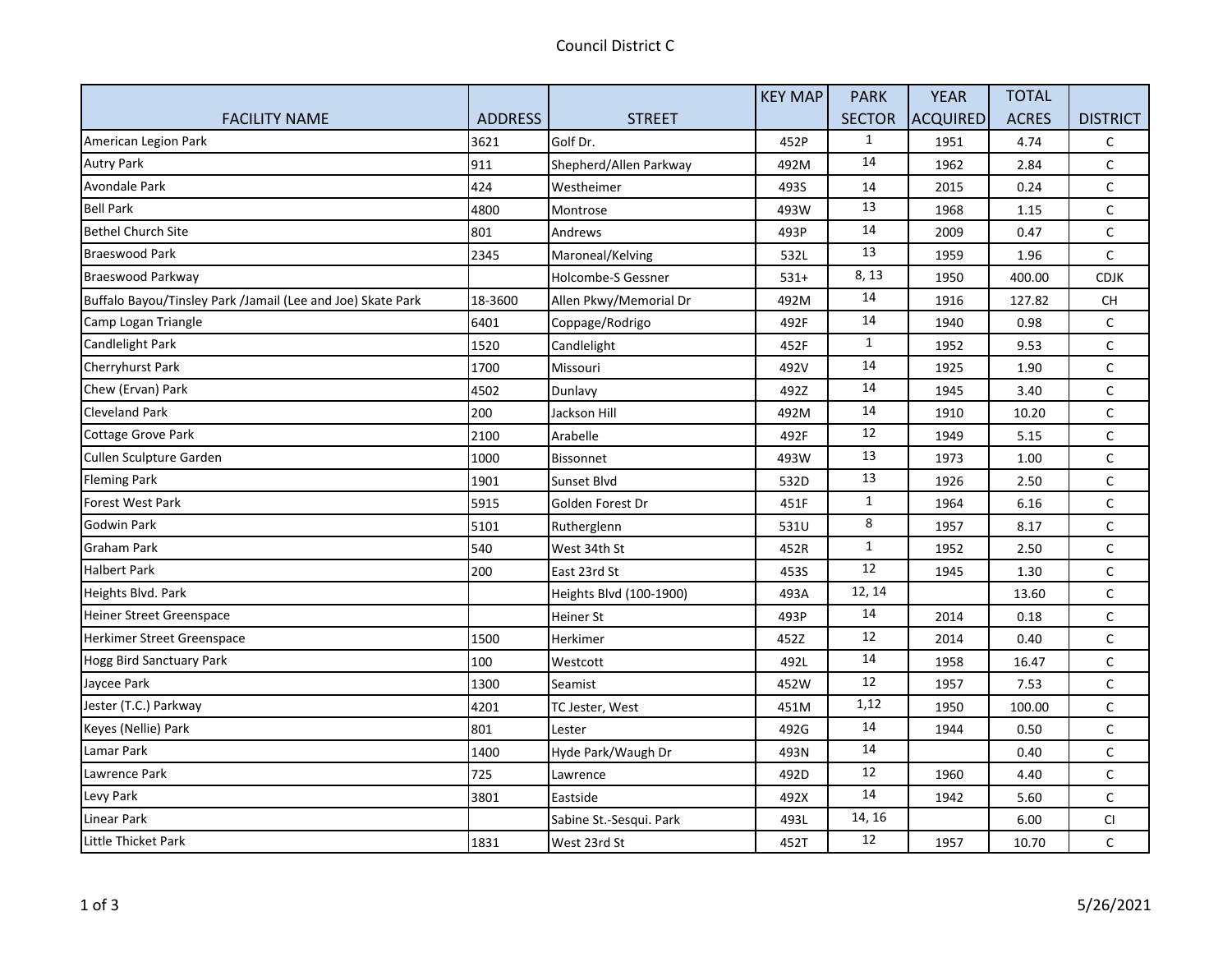|                                      |                |                       | <b>KEY MAP</b> | <b>PARK</b>   | <b>YEAR</b> | <b>TOTAL</b> |                 |
|--------------------------------------|----------------|-----------------------|----------------|---------------|-------------|--------------|-----------------|
| <b>FACILITY NAME</b>                 | <b>ADDRESS</b> | <b>STREET</b>         |                | <b>SECTOR</b> | ACQUIRED    | <b>ACRES</b> | <b>DISTRICT</b> |
| Live Oak Park                        | 2000           | Brentwood             | 492R           | 14            | 1942        | 0.60         | C               |
| Love Park                            | 1000           | West 12th St          | 452Z           | 12            | 1941        | 7.74         | C               |
| <b>Mandell Park</b>                  | 1501           | Richmond Ave.         | 492Z           | 14            | 2003        | 1.24         | $\mathsf C$     |
| Mangum Manor Park                    | 5235           | Saxon                 | 451L           | $\mathbf{1}$  | 1956        | 6.82         | $\mathsf C$     |
| <b>Memorial Park</b>                 | 6501           | Memorial Dr           | 492K           | 9, 14         | 1925        | 1,503.68     | CG              |
| <b>Meyerland Park</b>                | 5151           | Jason                 | 531Q           | 8             | 1955        | 6.77         | $\mathsf C$     |
| <b>Milroy Park</b>                   | 1205           | Yale                  | 452Z           | 12            | 1925        | 2.15         | C               |
| Naeem Choudhri (Jetall) Park         | 6415           | Taggart/Minola        | 492F           | 14            | 2013        | 0.50         | $\mathsf{C}$    |
| Oak Forest Park                      | 2100           | Judiway               | 452N           | $\mathbf{1}$  | 1951        | 5.80         | С               |
| Poppy Avenue Greenspace              | O.             | Poppy Avenue          | 451E           | $\mathbf{1}$  | 2007        | 0.29         | $\mathsf C$     |
| Reeves (Gail) Park                   | 8800           | <b>Mullins</b>        | 531N           | 8             | 1961        | 8.03         | $\mathsf C$     |
| Rosslyn Park                         | 6500           | Pinemont              | 451F           | $\mathbf{1}$  | 1976        | 0.53         | C               |
| <b>Shepherd Park</b>                 | 4725           | <b>Brinkman</b>       | 452G           | $\mathbf{1}$  | 1964        | 7.89         | $\mathsf{C}$    |
| Shiffick (Peggy H.) Park             | 700            | Bomar                 | 493N           | 14            | 1991        | 0.08         | C               |
| Spencer Middleton Clements Park      | 5100           | Memorial Dr           | 492L           | 14            | 1931        | 1.46         | $\mathsf C$     |
| Stonecrest Parkway                   | 2701           | East TC Jester        | 452N           | $\mathbf{1}$  | 1956        | 4.66         | C               |
| Sue Barnett-43rd Triangle            | 750            | 43rd St               | 452L           | $\mathbf{1}$  |             | 1.23         | $\mathsf C$     |
| Timbergrove Manor Park               | 1500           | West TC Jester        | 452Y           | 12            | 1982        | 11.00        | $\mathsf{C}$    |
| Vassar Spaceway                      | 1720           | Vassar                | 492Z           | 13            | 1937        | 0.50         | $\mathsf C$     |
| <b>Wagner Greenspace</b>             | 1406           | Wagner                | 493E           | 14            | 2015        | 0.39         | С               |
| Wanita Triangle                      | 6600           | Wanita                | 492F           | 14            |             | 0.50         | $\mathsf C$     |
| Watonga Parkway                      | 4100           | Watonga Blvd          | 451H           | $\mathbf{1}$  | 1953        | 30.00        | C               |
| West 11th Street Park                | 2600           | West 11th Street      | 492B           | 12            | 2007        | 20.21        | $\mathsf{C}$    |
| West 26th Street Greenspace          | 437            | West 26th Street      | 452V           | 12            | 2014        | 0.15         | $\mathsf C$     |
| West Dallas Greenspace               | 1706           | W Dallas              | 493K           | 14            | 2008        | 0.43         | $\mathsf C$     |
| <b>West End Park</b>                 | 1418           | Patterson             | 492H           | 14            | 1976        | 0.49         | С               |
| West Gray Adaptive Recreation Center | 1475           | <b>West Gray</b>      | 492R           | 14            | 2006        | 3.06         | $\mathsf C$     |
| West Webster Street Park             | 1501           | West Webster Street   | 493P           | 14            | 2005        | 1.14         | C               |
| Wiley Park (Lease)                   | 1414           | Gillette              | 493P           | 14            | 1968        | 1.00         | $\mathsf C$     |
| Wortham Island Reserve               |                | White Oak Bayou/Tulsa | 451M           | $\mathbf{1}$  | 1983        | 2.75         | $\mathsf C$     |
| Wright-Bembry (23rd St) Park         | 850            | West 23rd Street      | 452U           | 12            | 1961        | 1.08         | $\mathsf C$     |
| Young (Karl) Park                    | 7800           | Stella Link           | 532J           | 13            | 1953        | 5.50         | C               |